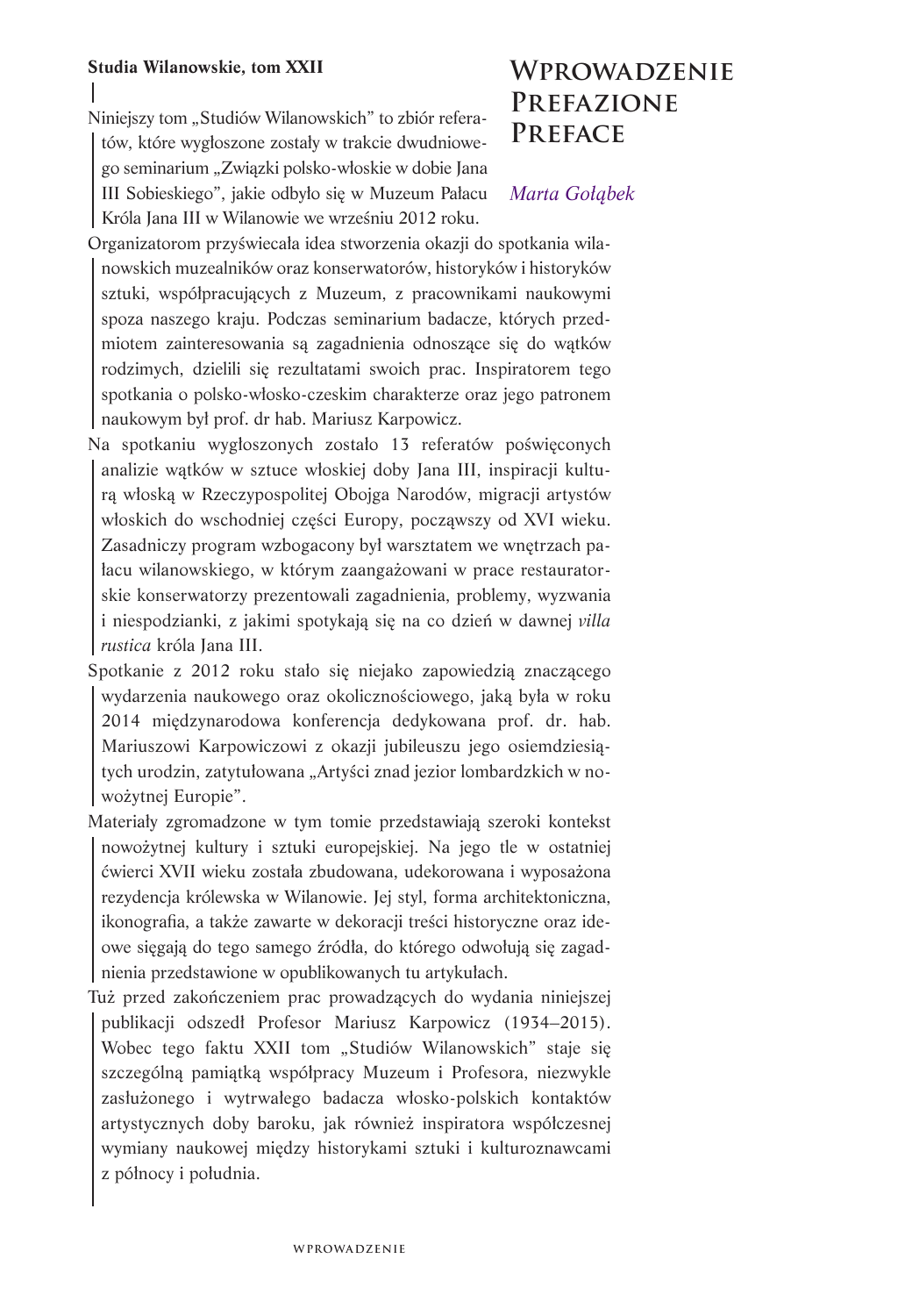### **Studia Wilanowskie (Studi di Wilanów), volume XXII**

Questo volume di "Studia Wilanowskie" è una collezione di testi presentati durante due giorni del seminario che ha avuto luogo nel Museo-Palazzo di Wilanów nel settembre 2012, intitolato "Relazioni polacco-italiane nei tempi di Jan III Sobieski".

L'idea ispirartrice di questa iniziativa è stata quella di creare un'occasione d'incontro tra il personale del Museo e suoi collaboratori di ricerca, conservazione, storia e storia dell'arte con i ricercatori stranieri, il cui soggetto d'interesse è però connesso con questioni riguardanti la Polonia. L'ispiratore e curatore di questo incontro polacco-italianoceco è stato il professore Mariusz Karpowicz.

Durante l'incontro sono stati presentati 13 contributi dedicati all'analisi dei motivi presenti nell'arte italiana nell'età del re Jan III, delle ispirazioni italiane nella Confederazione Polacco-Lituana e della migrazione di artisti italiani nella parte orientale dell'Europa a partire dall'inizio del Cinqucento. Questo programma di base è stato arricchito da un laboratorio organizzato negli interni del palazzo, durante il quale i conservatori coinvolti nei lavori di restauro hanno presentato questioni, problemi, sfide e sorprese che si incontrano ogni giorno nella vecchia villa rustica del re Jan III.

L'incontro del 2012 è diventato, in un certo modo, una specie di introduzione ad un importante evento scientifico che ha avuto luogo nell'anno 2014. Si tratta della conferenza internazionale dedicata al professore Mariusz Karpowicz in occasione del suo ottantesimo compleanno, intitolata *"*Artisti dei laghi lombardi nell*'*Europa moderna*"*.

I materiali raccolti in questo volume di "Studia Wilanowskie", ormai ventiduesimo, presentano un largo spaccato della cultura e dell'arte moderna in Europa. Su questo sottofondo, nell'ultimo quarto del Seicento, venne costruita e decorata la residenza reale di Wilanów. Il suo stile, la sua forma architettonica, i contenuti storici ed ideologici, accolti nella decorazione, fanno riferimento alla stessa materia a cui si riferiscono gli articoli.

Durante le ultime preparazioni per la pubblicazione di questo volume, abbiamo ricevuto la triste notizia della scomparsa del Professor Mariusz Karpowicz (1934–2015). Così il 22. volume di "Studia Wilanowskie" diventa un ricordo speciale della collaborazione tra il Museo e il Professore, storico di grandi meriti, instancabile ricercatore delle relazioni artistiche italo-polacche nell'età moderna e ispiratore dello scambio tra storici dell'arte e cultura provenienti dal Nord e dal Sud.